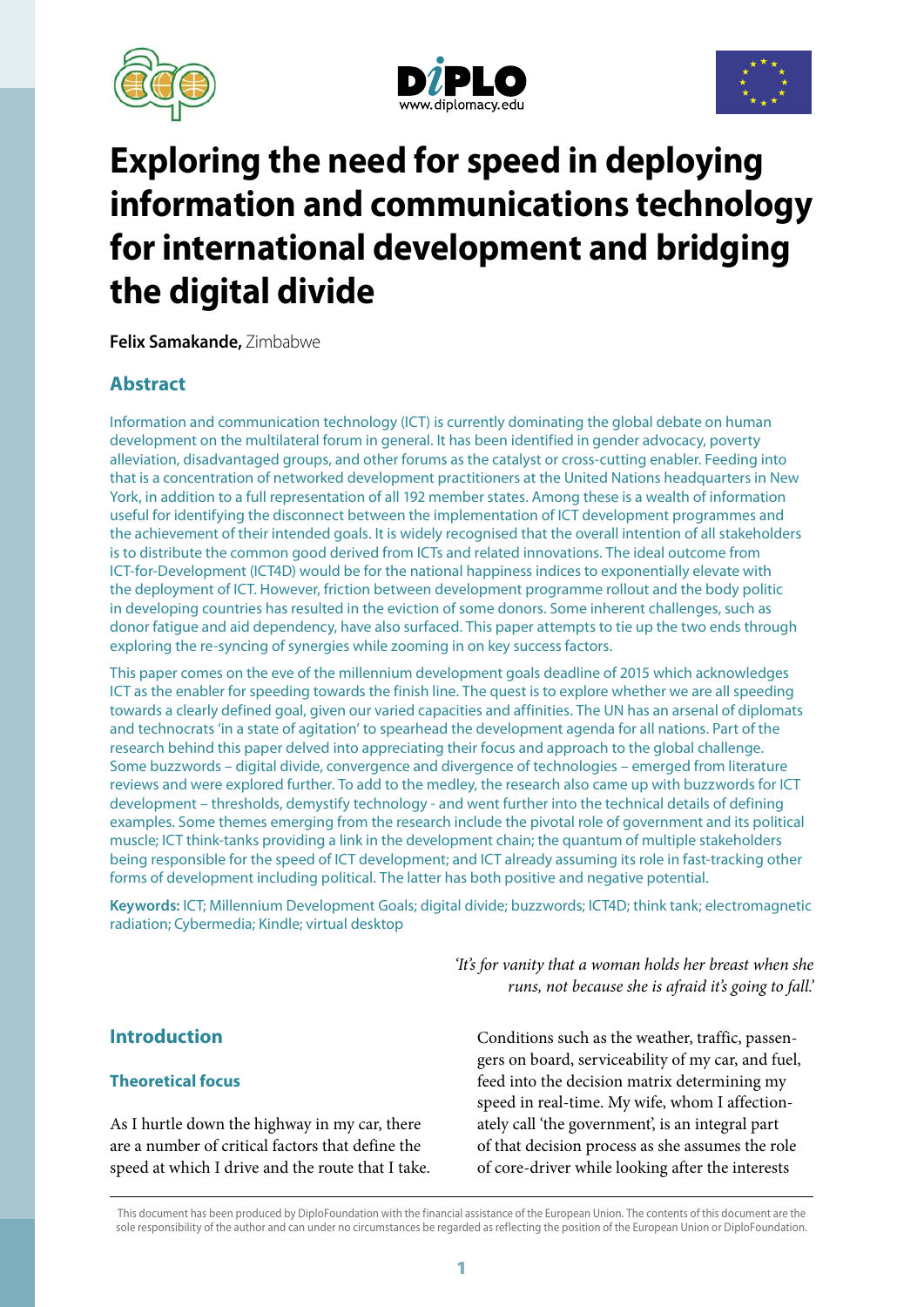of other stakeholders. She particularly likes to take the scenic route on a 'slow Sunday drive' on any day of the week. As we navigate the information superhighway, it is equally important to take cognisance of similar parameters from various stakeholders and use them to gauge our speeds and trajectories. This analogy will serve to contextualise this research and its outcomes. Development, as dynamic as it is, requires that we take good aim and focus towards a definite goal. This is not the case with several developing countries that I reviewed who are traversing cyberspace with vaguely defined thresholds while taking their cue from developed counterparts who are on different trajectories. As a result, instead of developing, some end up underdeveloping and others get entangled in a web cast by marketing hype and capitalist gimmickry. It is hoped that this research will contribute to sharpening the focus of ICT development ahead of fast-tracking implementation of projects.

#### **Comment on conclusion**

The results on the ground in developing states reviewed pointed towards the need for development practitioners to sift through the technology hype and accept only information and communication technology (ICT) solutions that indubitably translate into a common good for the targeted communities. This is achievable given that the requisite resources are at their disposal; it is simply a matter of their being used optimally. Outreach no longer has frontiers; estranged citizenry in the diaspora can now actively participate in projects back home. After being born and raised in a developing country, but having lived in a developed country for the past four years, I can safely proclaim that ICT project rollout is feasible, especially at the level that developing countries need. This research will unravel the myth that technology comes at a price by using cheaper examples of computer lab outfits suitable for developing countries. Thanks are due to the innovations freely accessible in cyberspace that helped put together these technological constructs.

As a moral imperative, I had to underscore some salient inherent dangers from technology that were unearthed during my research. I would not be able to sleep easy without playing my role in whistle-blowing on these hidden files. Corporatocracy already has a bad history of deliberately failing to expose huge frauds for the sake of protecting profit margins. This rings true in the ongoing medical fraud of global proportions which progressives are now debunking as scams. Dr Gary Null (2010) says vaccinations do not work and will never work, and gives his researched scientific facts on the web. Similarly negative research outcomes - outcomes that ICT marketing hype has been deliberately omitting for the sake of protecting profit margins - are now filtering to the surface because of the versatility of cybermedia.

## **Methodological focus**

The Barmenda model was used as the methodology for conducting this research for several reasons. One being that research in technology is dynamic; hence the need for a versatile approach. Another being that the qualitative data gathered needed to be analysed consistently throughout the research period. Comparison charts were used to contrast weighted values and foreseeable trends that helped make predictions of the future of technology in development. All the interviewees chosen were either in active service or had a sound background in technology. This was necessary because of the technical nature of some of the questions.

## **Delimitation**

## **Limitations to research**

The lifespan of technical research is limited by virtue of the fact that technology is in a state of flux and the benefits each individual derives from it depend on how it is applied. Thus, a research with a wider outreach could have been conducted over a longer period but the benefits from it diminish in the same space. In this case the outreach was concentrated on Zimbabwe, notwithstanding the applicability of the same findings to other developing countries. There was a strong inclination towards Internet research because of time and budgetary constraints, in addition to ethical issues that sur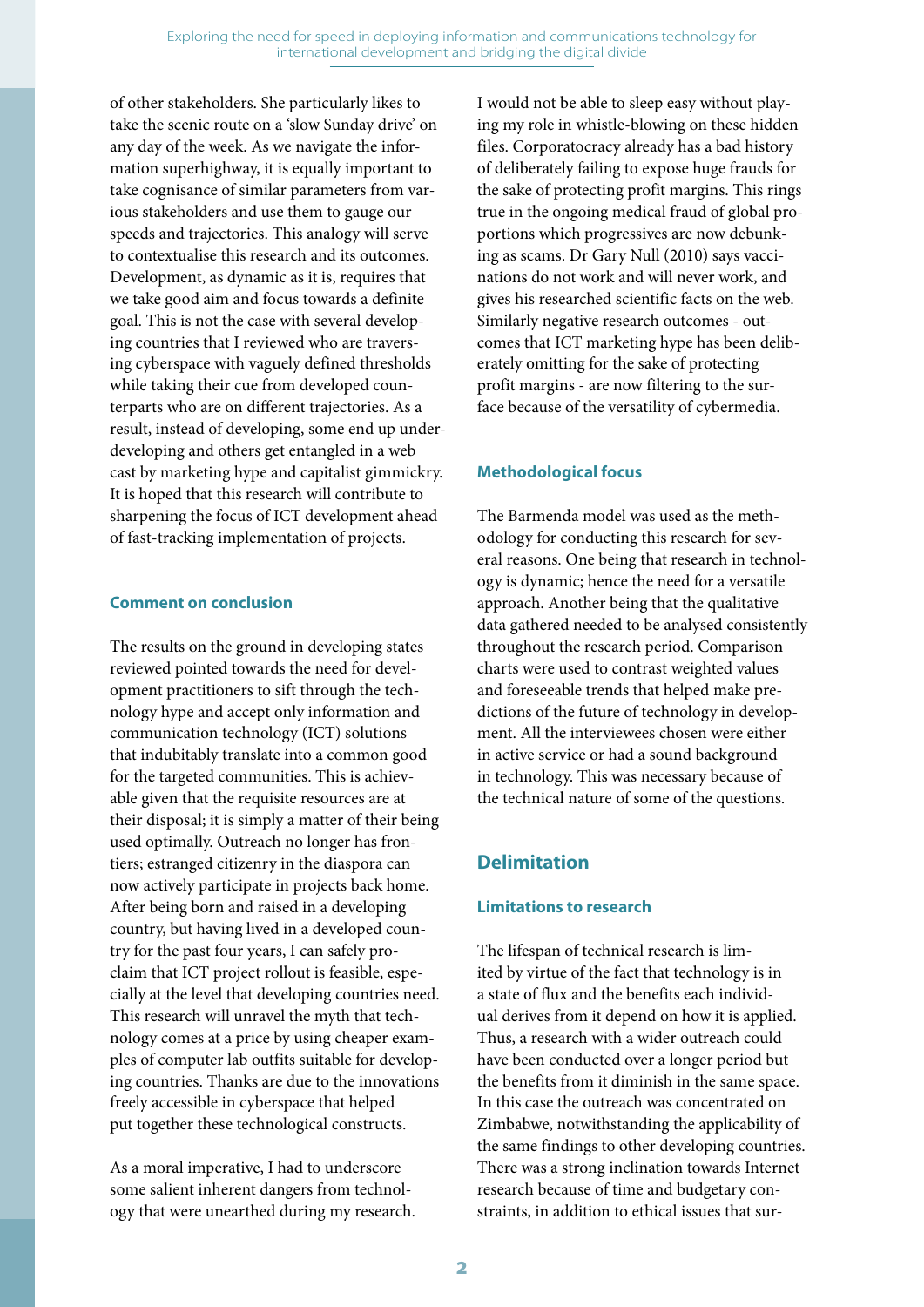faced late in the project. One astute interviewee requested my clearance from the Institutional Review Board and a letter of introduction from DiploFoundation. Both these prerequisites (in the USA) were not readily available and this setback ate into the already limited time available. To circumvent any negative fallout, such as being sued for misrepresenting facts, interviews were conducted with diplomats instead.

Since the research makes several inferences to setting thresholds for ICT development, it became pertinent to make a practical demonstration through LAB I and II. Admittedly, such labs are the purview of think-tanks, but in this instance their scope was limited to Internet research findings for the sake of demonstration.

## **Challenges and overcoming them**

#### **The digital divide**

The knee-jerk reaction of most people interviewed was that eliminating the digital divide is a high priority ideal for developing countries. Upon delving further into the many forms of the digital divide, 75% of interviewees reckoned that the bulk of the divides constituted a chasing of shadows. The 'young vs old' divide will always be there and should be embraced by all because technology is not static. The 'urban vs rural' divide is fading into insignificance with the onset of 4G wireless networking coupled with broadband proliferation. The 'economic' divide perpetuates most of the other

divides but it should not be a major preoccupation of development practitioners since deploying ICTs narrows it. The wisdom I derived from the answers was that we should choose our losses wisely as much as we choose our battles. The 'literate vs illiterate' divide turned out to be the most prominent and requires elimination because of its healing effect on the other divides. This prominence from both e-mail and verbal interviews resulted in the zeroing in on practical solutions to effectively address ICT literacy.

Before going further to define thresholds that suit developing countries, it is necessary to de-escalate the elimination of the digital divide from the priority list. Other researchers like Yayehyirad (2006), called it 'a self perpetuating vicious cycle'. Of late, the digital divide is being seen as an elusive abyss. Popular opinion from all the literature reviews is that the abyss can be bridged but the need to cross to the other side should not consume us. What should consume us is the accumulation of common good on either side. Therefore, seeking to eliminate the digital divide is an unnecessary maximalist approach. The responses from interviewees on how to approach the digital divide are summarised in Figure 1.

#### **Conflict zones**

The research established that defining of thresholds for ICT development must be the prerogative of recipient states due to the fact that communities are at different levels of development. The government, in consultation with



**Figure 1.** Solving the digital divide.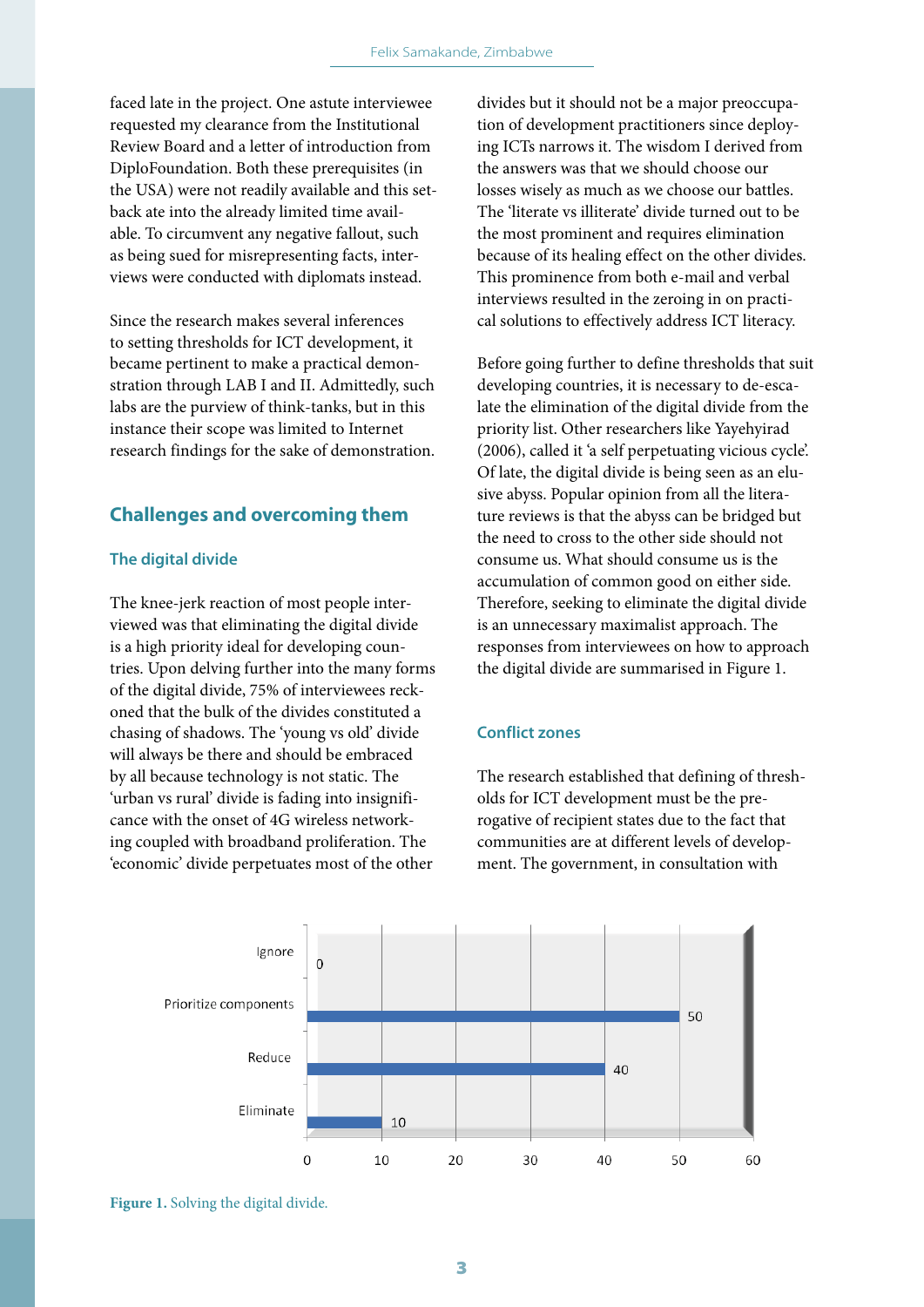other stakeholders, has a duty to identify the people's needs relative to their level of development. The dilemma remains that if representatives of the beneficiaries are not aware of what technology is available out there, they will have difficulty choosing. Similarly, donors have to be fully conversant with the status quo on the ground in recipient communities to know the exact technology that is applicable. This research found that networked think-tanks based in recipient states can resolve this impasse by playing the middle man.

As it turned out, think-tanks are a rare breed in developing countries, resulting in many areas of conflict due to little knowledge. One interviewee narrated a fall-out that unravelled between a donor agency and a developing country host government. A UN-affiliated donor agency needed IP-phones to link up with outreach stations via satellite signal. The host country telecoms network did not have the capacity to provide the connectivity while at the same time the government had very stringent regulations on imported communication equipment. The donor agency went ahead and imported IP-phones but the consignment was declined entry and reexported. Faced with limited options, the donor agency imported the IP-phones via diplomatic pouch and started using them. The host government discovered the use of the IP-Phones and its first reaction was to incarcerate all non-diplomatic local staff working with the donor agency. This incident has lessons in both directions.

The question of which is the best approach for deploying ICT projects was brought to the fore. The research unequivocally established that the bottom-up approach is the most appropriate. An overwhelming 90% of interviewees resonated with this approach. ICT is best introduced to the young generations who will grow in appreciation as they advance through education levels. The first logical reason for using the bottom-up approach is to demystify technology as early as possible. This is due to the fact that old vs young divide is perpetuated by older generations being generally intimidated by new technology and unfamiliar spaces. The second reason is to invest in the future because that early appreciation will nurture itself as the generations shift upwards. The third reason is to create

a forum to talent-spot individuals who deserve opportunities to develop further and assume leadership in innovation. Technology possesses a unique self-perpetuation in that once the fundamentals are known, there are enough 'help files' out there to tutor interested individuals further. Today, the Internet makes a huge contribution towards this self-perpetuation by providing free DIY (do it yourself) instruction.

## **The thresholds**

Some semblance of thresholds has been defined in previous campaigns such as the 'one laptop per child' campaign (OLPC Foundation, 2006). A standard such as this is no longer applicable across all developing countries; first because of the high cost of ownership and maintenance' and secondly because each country's level of ICT development is different, a one-size-fit-all solution defeats logic. Another vaguely defined threshold was to increase the ICT penetration level measured as 'n' people per computer (where 'n' is a number). The 'one-computer per classroom' threshold was used in the Zimbabwe National Budget 2010/2011. After extensive Internet research, the 'one kindle per child' standard was recommended to go along with 'one computer lab per school'. The few technically savvy interviewees who perused these two proposed thresholds all gave their seal of approval.

Setting thresholds is a process as dynamic as innovation itself and there is a need to define some fundamentals that help governments and practitioners to reach amicable standards. Here again think-tanks come in handy since this requires ears and eyes on the ground while keeping an open mind to accommodate global perspectives. Some of the guiding fundamentals endorsed by interviewees are listed:

- Thresholds should remain open-ended and open to review.
- It is best done by widely networked thinktanks who are techno-savvy.
- A logical interval for reviewing thresholds would be for ministries to revise national thresholds as often as they budget for ICT, at which point they factor in new costs.
- New thresholds should take cognisance of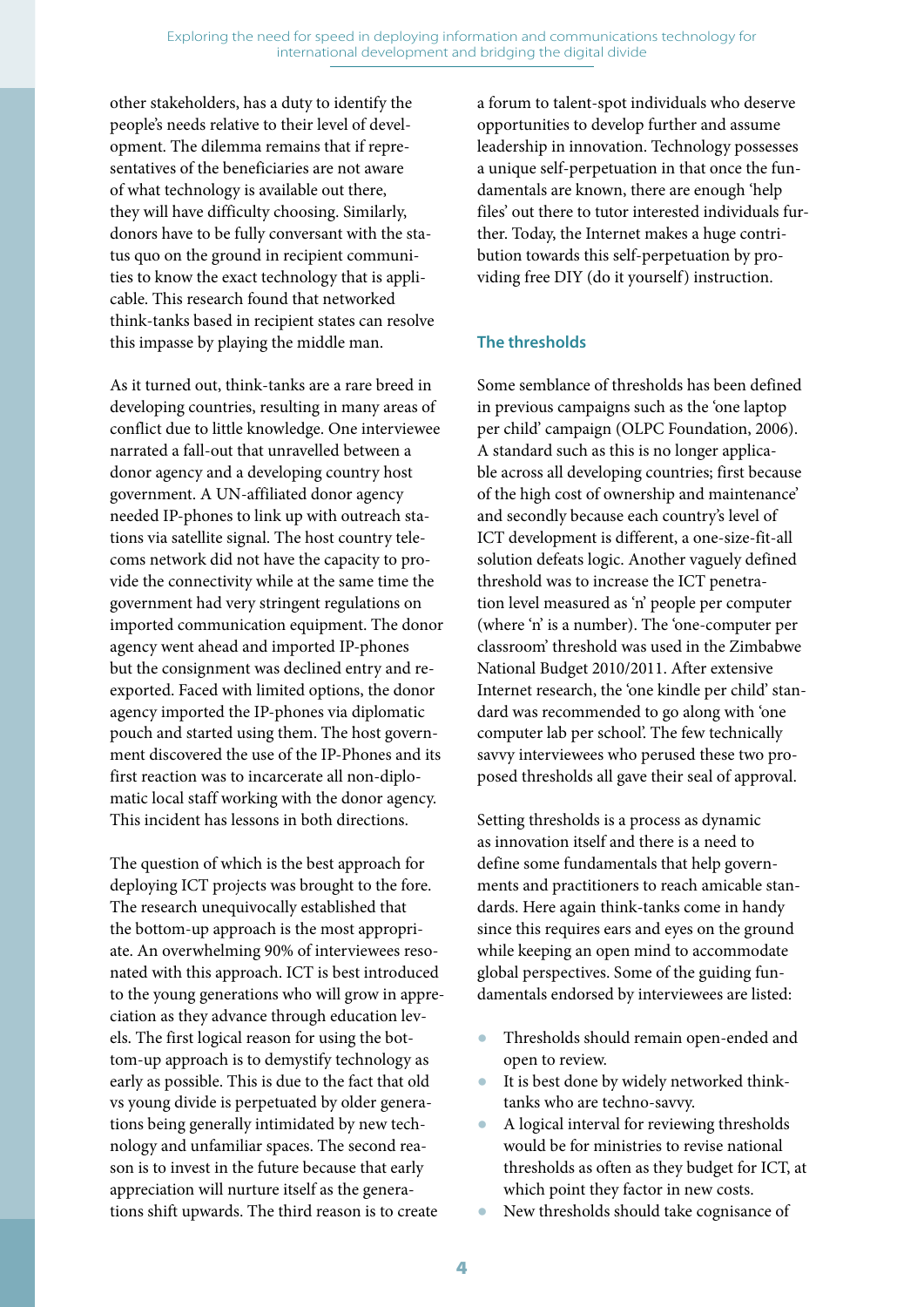the fact that the newer the technology, the higher the price tag. It is in most cases worth waiting several months and paying half the price or less.

Manjoo (2010) analysed the drop of the Amazon Kindle from the introductory price of \$299 to \$139. He further speculated on the \$99 Kindle in the near future. It was established that this is a common trend in new technology and developing states should cash in on it by waiting for new technology prices to stabilise. It is also pertinent to reveal here that the interviewees who felt developing countries should accept technology that is still under experiment also professed ignorance to any harmful side effect of wireless signal. Therefore the research maintains that only tried and tested technology should be deployed without compromise because the last thing developing communities need is to be used as guinea pigs.

#### **Exit strategies**

On an equal level of relevance to deployment strategy of ICT is the withdrawal strategy. The cases studied of evictions of donor agencies from developing states identified exit strategies as one of the contentious issues. Going back to my analogy of speeding down a highway, one constant concern every driver has is his or her next exit. In the USA, missing an exit can cost you dearly in terms of time and fuel. The question was posed to respondents on how welldefined exit plans of ICT development projects are. The probe went further to identify what should constitute these exit strategies (Figure 2). It is in the exit strategy that the project continuity and local ownership are defined. An exit strategy is the point of departure for dependency of communities on aid. Donor fatigue can also be circumvented through these predefined exits. It came as a surprise, however, that most respondents did not see the need to define the point of failure of ICT projects. It could be that they felt like it was planning to fail which would represent a failure to plan.

Nature has very elaborate lessons on exit strategies from which all stakeholders could learn. We give birth to our children who become greater than ourselves and then we continue to live through them in death. The government is the best policeman for ensuring that the exit strategy is in line with other policies, such as local ownership and pollution. In so doing, the government also ensures that common good does not go bad and that the heritage of coming generations is preserved. The exit strategy also defines the destruction of toxic waste resulting from the projects. Today, developing countries are sitting on landfills of hard drives, CRT monitors and other litter about whose hazardous toxicity level they are clueless (Greenpeace International, 2009).

#### **Convergence and divergence**

Cellphone technology was invented in developed countries and proliferated to the developing world to the extent of generating a business boom for the telecoms industries. The number of subscribers in developing countries now exceeds those in developed countries and the gap is widening (Global Mobile Statistics, 2011). As these



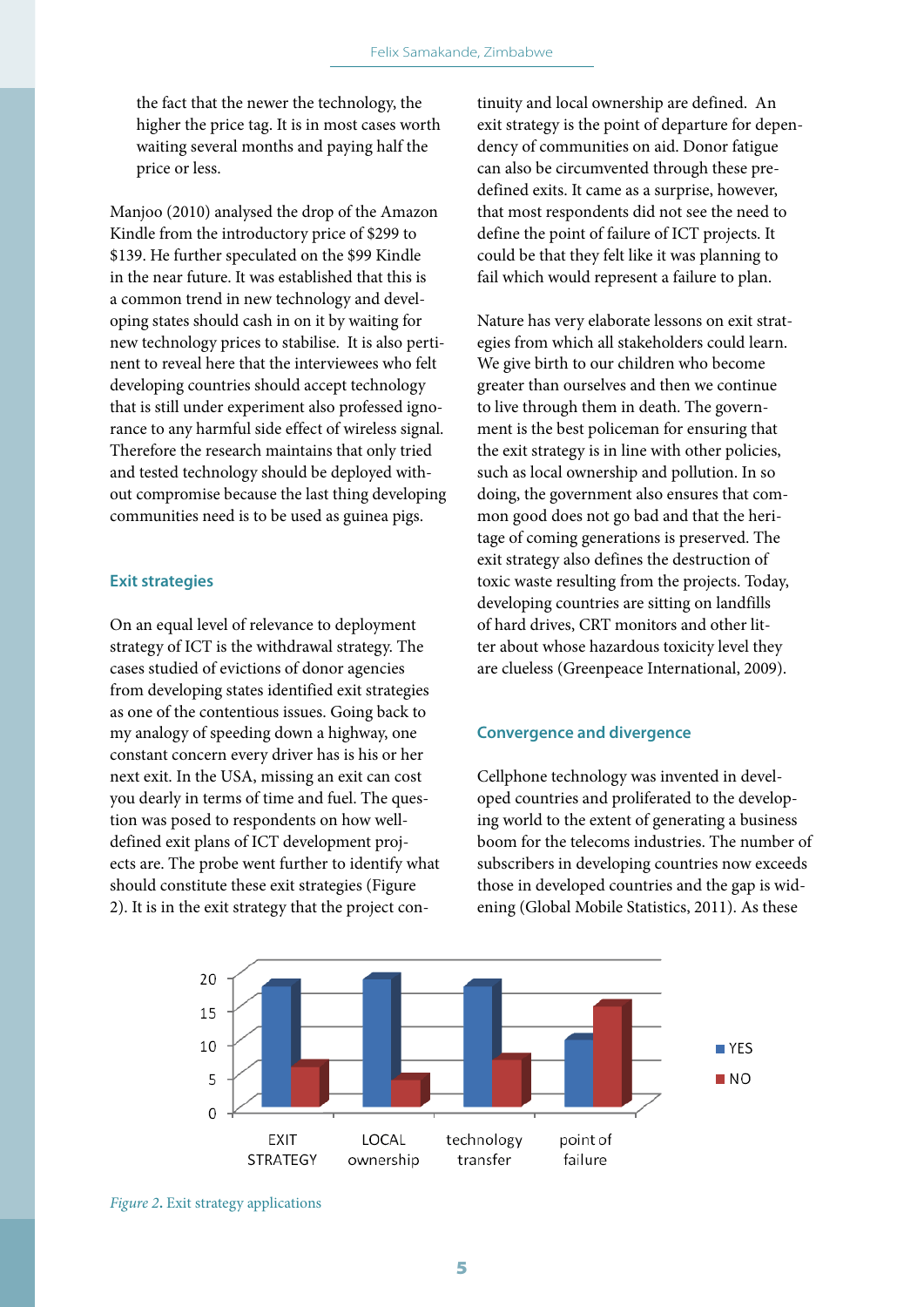swathes of subscriber bases morph into 3G/4G mobile broadband, another boom in profits and business growth is anticipated. According to the same statistics, personal computers (PC) are being overtaken by smart-phones as the No. 1 tool for web access: this is divergence. Parallel to that, usage of 3G/4G phones is growing rapidly with developing countries China and India leading: this is convergence. The same compendium forecasts that 'Mobile operators in developed countries could run out of profit in the next two to four years…' if current trends persist (Global Mobile Statistics, 2011). Africa has already poised herself for the impending convergence and divergence of technologies with the 2010 commissioning of the broadband undersea cables.

Either way, the facts point towards a new business model emerging and this is causing undercurrents of apprehension in corporate and political circles. An attempt to get interviewees to comment on the emerging business model was futile. The responses given did not support a specific trend. This goes to show the challenge of predicting technology which is in a state of flux. To add to the confusion, some publications cherry-pick statistics that promote their own brands. The bottom line is that projections should be made by dedicated experts like think-tanks who have resources at their disposal to look at the statistics holistically.

#### **Hidden files**

In computing, there is an option to hide files or even whole folders yet these remain an integral part of the consumption of computer resources. Similarly there is the excess baggage we are all carrying in the form of hidden files on research about the negative effects of wireless networking on humans. According to Prabhatam Project Ltd (2008), children are in the higher-risk category because they are in the delicate phase of human development, during which they are forming their critical consciousness and cognitive intelligence. Their skulls are thinner and smaller, making them victims of head resonance as electromagnetic waves traverse their heads. Failure to respect and play safe during this delicate phase can result in catastrophic consequences, such as neurological disorders, developmental malformations, or downright denaturing of children's brains. Firstenberg (2008) goes further to say that there is enough evidence to warrant shutting down the wireless/wifi industry. Despite that, this research established overwhelmingly that computer literacy campaigns should target elementary school children as a starting point with provision for wireless Internet access.

It is an established precept that children are the sole continuum on which human development is dependent. The only other competing continuum is the ongoing research on cryonics (Alcor Life Extension Foundation, 2011), but I do not give it any credence at achieving its desired outcomes of preserving/freezing humans for the future. Given the data put to my disposal, continuing to expose adults and children to electromagnetic radiation (EMR) is the same as allowing them to play around with smoking guns pointed at their heads. Ironically, cell phones are mostly pointed at the head or around the waistline were the recreation factories are located. The research exposed the fact that most respondents had very little knowledge of the negative effects of EMR on human or animal health.

Another reason for zeroing in on wireless networking technology is highly technical but an attempt will be made to demystify the jargon. First, it is pertinent to forewarn that most researchers admit that the human knowledge of 'the absolute range of human brain waves is incomplete…' (Healthyself, 2006). The human brain functions in the electromagnetic frequency ranges Delta [0-4Hz] to Theta [4-7Hz] to Alpha [7-12Hz] to Beta [13-40 Hz] according to Healthyself (2006). Wireless networking functions in the electromagnetic frequency space in the categories of licensed and nonlicensed microwaves. Another confusing classification of EMR is the 'ionising' and 'non-ionising' representing safe and unsafe radiation as explained by Firstenberg (2008). A whole list of health issues associated with so-called safe radiation are listed by Healthyself (2006). Crammed in these delicate frequency ranges are cordless phones, microwave ovens, baby monitors, Bluetooth devices, wireless routers, mobile communication base stations, remote controls, and satellite signals to name a few. By any standard, people in urban centres, more so in developed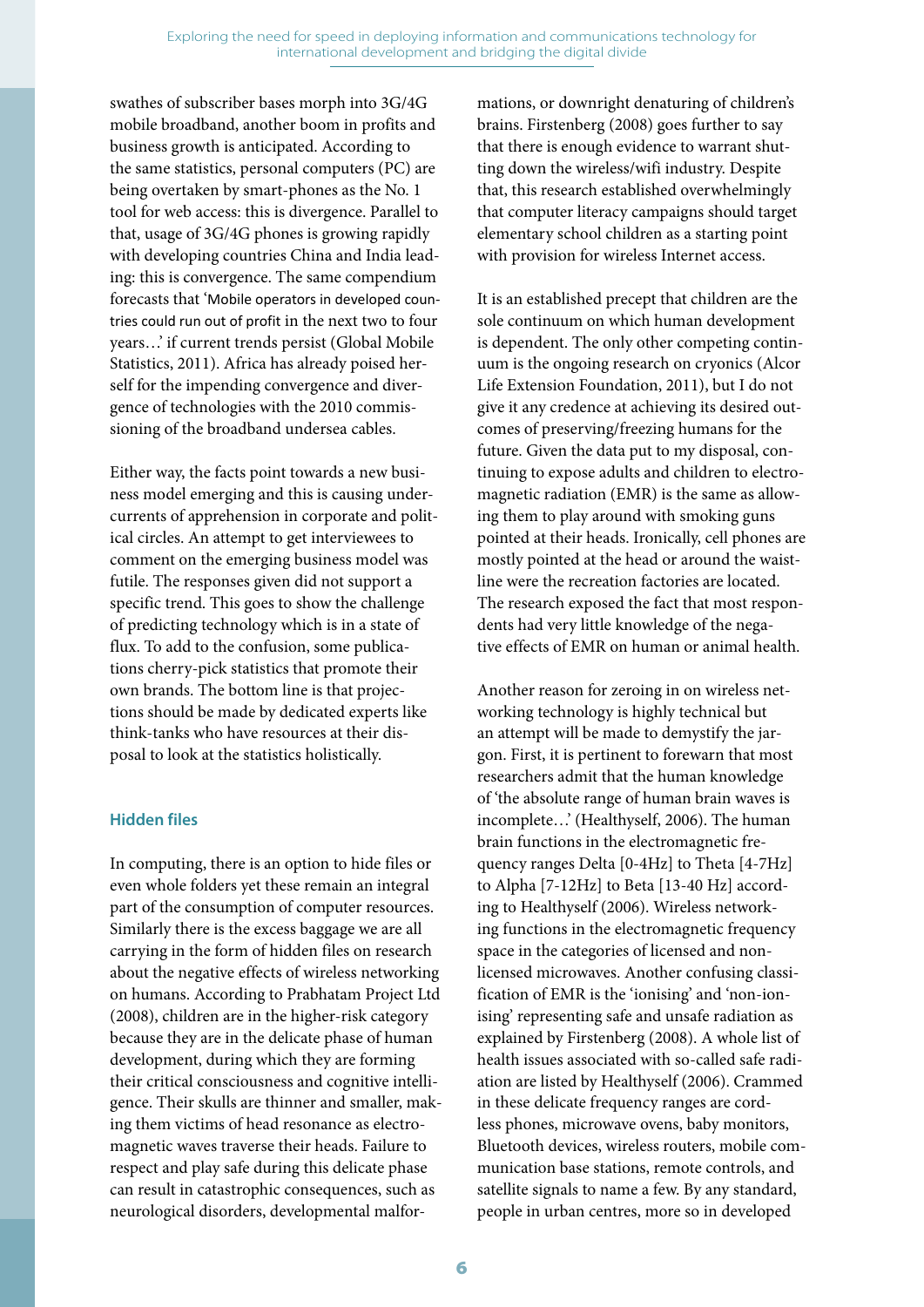countries, are living dangerously. All of the above radiation pollutants are active at my residence in the USA today. Eliminating or at least reducing exposure to EMR through wireless devices is in the long-term interest of our species.

## **Potential of ICT**

#### **Lab I: One Kindle per child**

After careful Internet research on what the current market is offering, the following technology is being recommended to set the standards at the entry level of ICT deployment: primary schools. Researched data helped reach the decision to advocate for one Kindle per child to be applied across all rural and urban schools. The Kindle has the potential to solve one of the perennial problems in rural schools: shortage of text books. Instead of hardcopy textbooks, publishing companies can buy digital rights of books which are then uploaded onto the Kindles. The Kindle is versatile enough to accept the Adobe Reader format documents which can further be freely converted to Kindle-format. Going by standards in the USA, digital rights are cheaper than printing rights and ebooks have become an instant hit (Watters, 2011).

#### **Lab II: Computer laboratory**

This lab was motivated by the Zimbabwe ICT Policy 2010/2011 (2010) which set aside an amount of \$2 million for computer equipment for schools. The government in pursuance of the one-computer-per-classroom threshold allocated \$2 million for 60 schools. Using this same allocation as a reference point, the lab will outfit schools with computer lab equipment in a costeffective manner so as to improve the threshold without increasing the budget. At the current market price of equipment used, the \$2 million allocation will be able to outfit 120 schools with state-of-the-art multimedia computer equipment. However these figures may be deceptive in a number of ways. The lab did not factor in installation costs which in this case are minimal because most of the equipment is plug-and-play. Secondly, instead of one PC per class, the lab deploys 30 terminals per school with the flexibility to deploy them into classrooms/offices or in one computer laboratory.

A few concepts have been applied to the lab in keeping with current technological trends, such as sustainable energy, eco-friendliness, and userfriendliness. Zimbabwe, like most countries in the tropics, is endowed with free wind and solar energy and this has been factored into the design to give 24/7 power supply to the computer lab. Some of the wildest inputs to this research came from the question about what people thought was inside computers before studying them. These answers did not come as a surprise, however, because computers have been a source of mystification for years. This mystification is responsible for much intimidation that feeds into computer illiteracy. The research deemed it necessary to demystify the computer by using clear central processing unit (CPU) cases. After all is said and done, another bonus from networking rural schools with multimedia PCs is to curb the rural-urban migration of teachers which has been a problem in some areas.

|             | KINDLE [soft copy]                             | <b>TEXT BOOKS</b> [hard copy]                      |                           |
|-------------|------------------------------------------------|----------------------------------------------------|---------------------------|
|             | Lower cost of ownership [including text-books] | Higher cost of ownership [including text-books]    | $\mathbf{X}$              |
|             | Accommodates students with eyesight challenges | Inflexible - one print for all eyes                | X                         |
| X           | Gray-scale print & pictures only               | Colour print optional                              |                           |
|             | Night reading possible                         | Night reading requires extra lighting              | $\boldsymbol{\mathrm{X}}$ |
|             | Eco-friendly                                   | NOT eco-friendly [paper from trees and ink toxins] | X                         |
|             | Waterproof [optional]                          | Waterproof [optional]                              |                           |
| اد          | Portable                                       | Less portable                                      | X                         |
| $\mathbf X$ | Single point of failure [replacement]          | Multiple failures [                                |                           |
|             | 3G/4G capability for updates                   | None [updates by replacement]                      | X                         |
|             | Free downloads [newsletters, novels]           | None                                               | X                         |
|             | Voice-to-text                                  | None interactive                                   |                           |

## **Table 1.** *A comparison between the kindle and the old hardcopy textbooks.*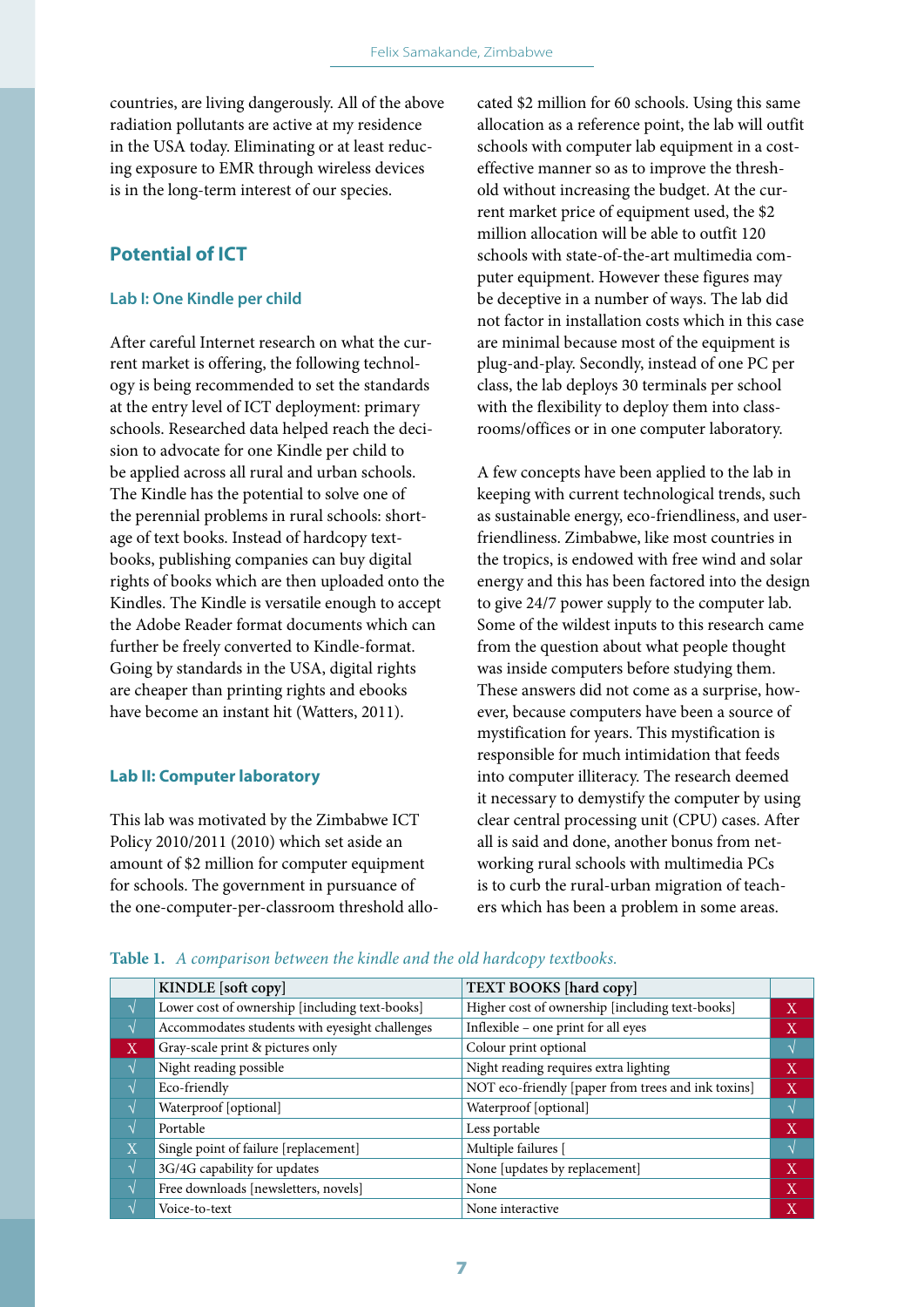Exploring the need for speed in deploying information and communications technology for international development and bridging the digital divide

| <b>Table 2.</b> A comparison between the conventional computer lab and the proposed Virtual Desktop |  |  |  |
|-----------------------------------------------------------------------------------------------------|--|--|--|
| <i>Ismart terminalsl.</i>                                                                           |  |  |  |

|              | CONVENTIONAL COMPUTER LAB                                                      | NEW LAB - VIRTUAL DESKTOP                                                           |               |
|--------------|--------------------------------------------------------------------------------|-------------------------------------------------------------------------------------|---------------|
| X            | Cost of ownership, high                                                        | Lower cost of ownership                                                             |               |
| X            | Toxic waste higher [from CRT monitors and hard<br>drives]                      | Toxic waste lower [flat screens and solid state drives]                             | $\Delta$      |
| $\mathbf{X}$ | PC processing capacities redundant - each PC used<br>less than 10% at any time | PC processing capacities optimized - hyperthread-<br>ing, multicore processing, etc | $\mathcal{N}$ |
| Χ            | Maintenance cost high [more equipment]                                         | Maintenance cost lower [smart terminals reduce<br>hardware]                         |               |
| X            | Power consumption higher [more hardware clutter]                               | Power consumption lower [less equipment]                                            |               |
| $\mathbf X$  | Multimedia support - none by design                                            | Multimedia support - with battery power option                                      |               |
| Χ            | Short-term investment in several hardware pieces                               | Long-term investment in solid-state hardware pieces                                 | $\Delta$      |

My daughters' high school back in Zimbabwe, St John's Emerald Hill, used to have a class size of 30 students. The same high school had a computer lab of about 30 computers towards which I used to volunteer my services in hardware and network engineering. This sitting capacity was used as the default computer laboratory size. The lab outfit components were priced at current market value which, for the sake of compilation, were replicated and the figures accumulated to national budget level of \$2 million. The lab design successfully increased the 'studentsper-computers' threshold using the same limited budgetary resources with value added benefits.

## **Conclusion**

#### **UN arsenal**

Protracted Internet research established the structure of UN arsenal addressing the ICT for development (ICT4D) challenges at multiple levels from public policy formulation to capacity building and coordinating the whole gamut of stakeholders. The UN infrastructure goes deeper to all five regional levels; ESCWA (Economic and Social Commission for Western Asia) in Lebanon, ECA (Economic Commission for Africa) in Ethiopia, ECE (Economic commission for Europe) in Switzerland, ESCAP (Economic and Social Commission for Asia and the Pacific) in Thailand and ECLAC (Economic Commission for Latin America and the Caribbean) in Chile. These represent Middle East, Africa, Europe, and South America respectively. The ITU (International Telecommunications Union) also has its own global outreach through synergies with existing infrastructure.

The Economic and Social Council (ECOSOC) provides coordinating machinery for autonomous organisations within the UN at two levels: intergovernmental level and inter-secretariat level. CSTD (Commission on Science, Technology and Development) through UNCTAD, and UN-GAID (Global Alliance for IT and Development) both feed into ECOSOC for converting outcomes into multilateral public policy. UNCTAD services the CSTD which is responsible for the implementation of WSIS (World Summit on the Information Society) which in turn mandated the IGF (Internet Governance Forum) in Tunisia in 2005. UN-GAID is an informal platform open to all stakeholders interested in the information society. What is peculiar about the ICT4D organs is that they are funded from voluntary contributions and not the regular budget of the UN. This fact alone introduces a new dynamic and context which may have been responsible for challenges in accessing key information. UN member states have no control over and little access to organs that are outside the regular budget. It would do more justice to make these UN-ICT4D structures a subject of separate research.

From a multilateral level, the buck is passed down to regional level from where it is passed down to governments and ministries. One interviewee made an interesting observation on the effectiveness of ICT ministries as it relates to the level at which it is elevated in government. He observed that South Korean ICT ministry is headed by the Prime Minister causing it to grow momentously. Today South Korea has a Ministry of Science & Technology in addition to a Ministry of Information & Communication; both are dissecting the components of ICT devel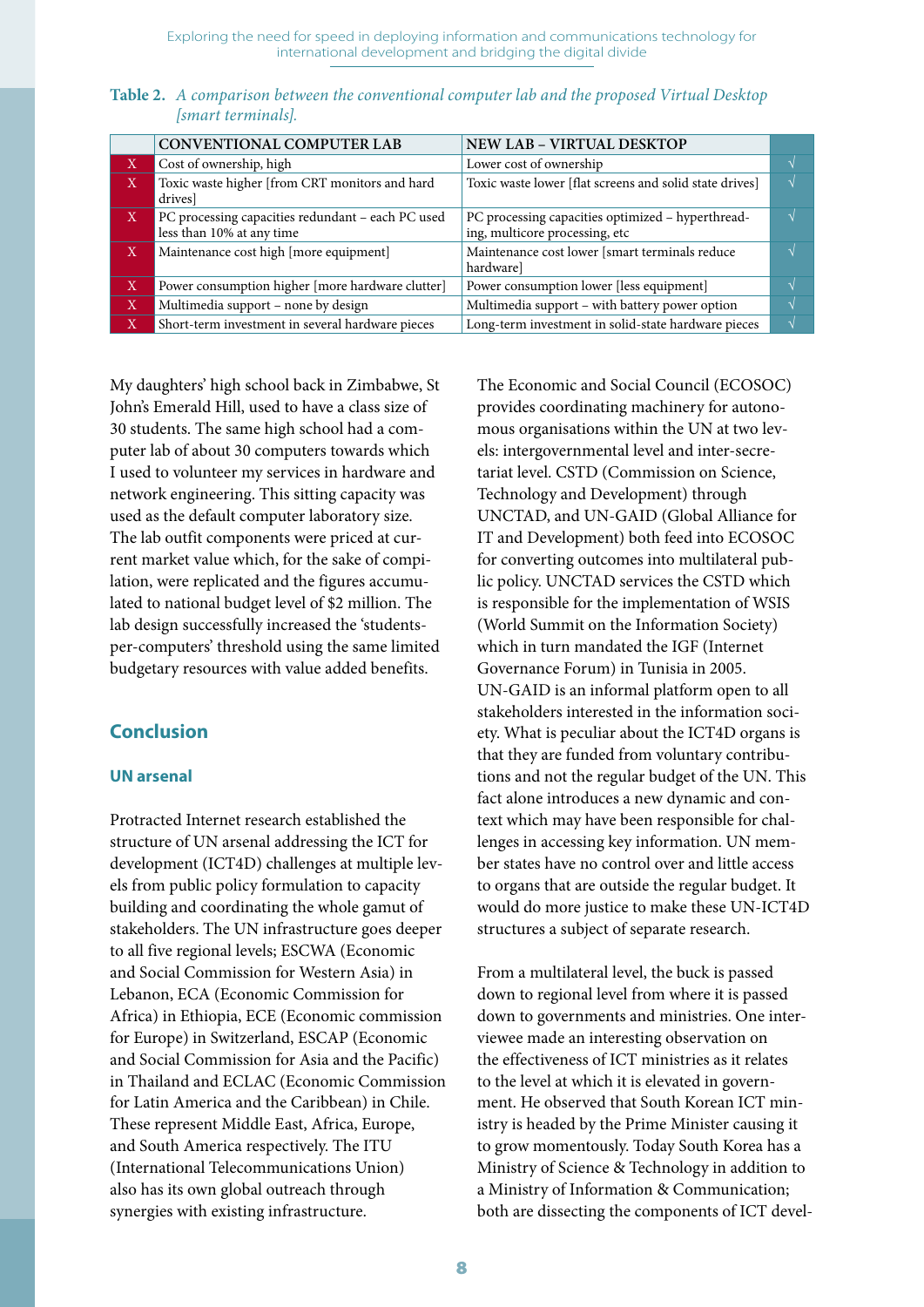opment. In Rwanda, the President uses a similar structure where ICT attributions are under his office while science, technology, and research are under the Education Ministry. These examples demonstrate the importance of political muscle and will to the impetus of ICT development.

#### **Summary**

Consequential to the research processes, it has become my contention that all stakeholders in ICT4D should be bold enough to take ownership of the outcome of development projects. The quantum of people looking up to stakeholders, including the generation to come, should be able to scrutinise our vision, path, and speed and still appreciate their heritage. Blaming advocacy groups for sensationalising issues who counter-blame government for bureaucratic red-tape is a failure to take responsibility of actions within our jurisdictions. Blame games between 'bedfellows' who know each other all too well exhibit naivety and a lack of flexibility. Knowing my wife's driving preferences helps me peacefully coexist with her on the highways.

My biggest fear is for the development community to wake up one day and realise that it failed to ask the relevant questions or that it went down a futile trajectory because it failed to focus critically. In introspect, our challenges can be summed thus: vision, economics, and politics. If the collective capacity of the citizenry can be realised, all these challenges amount to nothing. Visionary capacities wait to be nurtured through think-tanks, collaboration, and networking. Politics is in the hands of the people who collectively decide who must serve them in various political capacities. The economic challenge is overcome by setting strict accountability frameworks, making the right choices and setting priorities right. Governments and multilateral organisations like the UN have the challenge to steer beneficiaries towards realising their collective capacity. Emerging patterns of activism in the Arab world is exposing the untapped potential within people to use ICT in the form of 3G mobile communication and social networking. ICT is now taking its place

at the centre of human development. It is catalytic, enabling, and fuelling human development, but the speed limit is for stakeholders to define. The successes of drivers of ICT development are in collaborative networking and the deliberate spreading of literacy by the literate.

To help in asking the right question, interviewees were given an open-ended request to contribute any outstanding question/s in the ICT4D debate. The responses included a wide spectrum and are summarised below:

- Policy should address the question of who is slowing down development and conduct an accountability witch-hunt if necessary.
- Policy should be clear on the intersection between state security and ICT backed by the relevant legal lingo.

#### **Further research**

Following the transition from what remained of the analogue system to digital, the USA is now finding new uses for the 700Mhz bandwidth that used to carry the analogue TV broadcast signal. Developing states could take a few pages from the USA diary to apply to their situations as they transition to digital.

A documentary entitled *Full Signal* was released in June 2010 and judging from the movie trailer and reviews, the devil is in the details. The aspects of EMR and human health are covered in depth (Full Signal, 2010). Unfortunately the movie could not be viewed in time for this research release. This documentary could be a good support for other researches in ICT4D.

The upsurge in social networking activism has given birth to cyberguerillas and cyberliberators. This portends both negative and positive potential in that affinity for mobile networking will grow due to the realisation of its empowering effect. On the other hand, sitting governments will most likely increase counter activities such as deep packet inspection, content filtering, and the infamous Internet kill-switch. Therefore, the intersection between state security and ICT policy will need to be continually researched.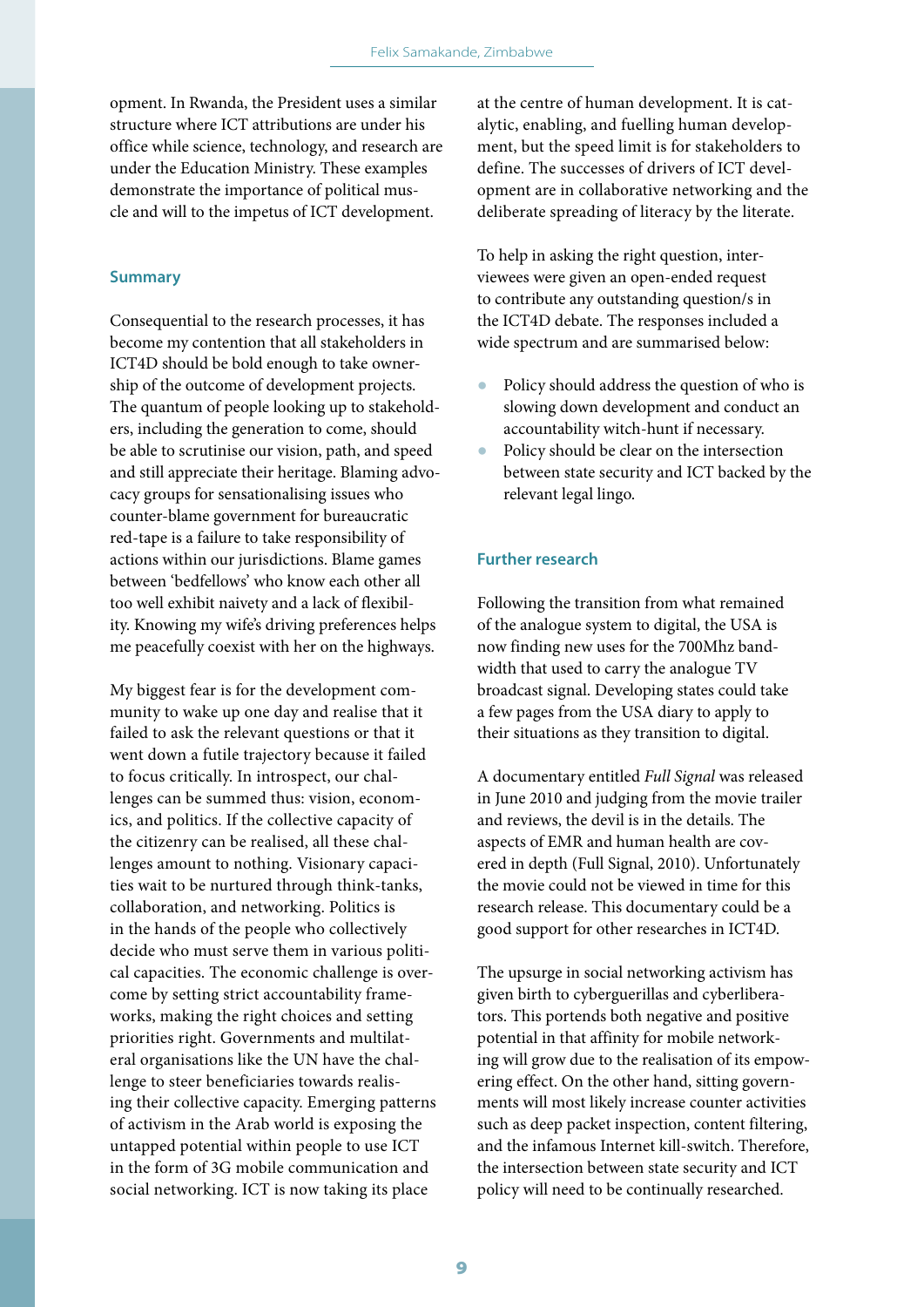Exploring the need for speed in deploying information and communications technology for international development and bridging the digital divide

## **Abbreviations and acronyms**

**CRT** – Cathode Ray Tube

**CSTD** – Commission for Science & Technology for Development **EMR** – Electro Magnetic Radiation **GAID** – Global Alliance for ICT and Development **ICT** – Information & Communication Technology I**CT4D** – Information & Communication Technology for Development **ITU** – International Telecommunications Union **UN** – United Nations **UNCTAD** – UN Conference on Trade & Development

## **References**

- 1. Alcor Life Extension Foundation (2011) What Cryonic Is. Available at http://www.alcor.org/ index.html [accessed 14 March 2011].
- 2. Firstenberg A (2008) The Largest Biological Experiment Ever. Available at http://educate-yourself.org/cn/wirelessandcellphonedangers05oct07. shtml [accessed 14 March 2011].
- Full Signal (2010) The Issues. Available at http://fullsignalmovie.com/news.html [accessed 15 March 2011].
- 4. mobiThinking (2011) Global Mobile Statistics 2011. Available at http://mobithinking.com/statscorner/global-mobile-statistics-2011-all-qualitymobile-marketing-research-mobile-web-stats-su [accessed 14 March 2011].
- 5. Healthyself (2006) What are the frequencies of the human brain waves?. Available at http://cellphonesafety.wordpress.com/2006/09/12/what-are-thefrequencies-of-human-brain-waves/ [accessed 14 March 2011].
- 6. Kabweza LSM (2010) Zimbabwe 2011 National ICT Budget Statement- IT Excerpt Para 730. Available at http://www.techzim.co.zw/2010/12/ictbudget-2011/ [accessed 14 March 2011].
- 7. Manjoo F (2010) The future and what to do about it – The \$99 Kindle. Available at http://www.slate. com/id/2263787/ [accessed 14 March 2011].
- 8. Null G (2010) Doctor eposes vaccination scam and fraud from big pharma, CDC, WHO. Available at http://loadsofredpills.com/2010/07/04/doctorexpose-vaccination-scam-and-fraud-from-bigpharma-cdc-who/ [accessed 14 March 2011].
- 9. OLPC Foundation (2006) One Laptop Per Child. Available at http://olpc.com/ [accessed 14 March 2011].
- 10. Prabhatam Project Ltd (2008) Electro Magnetic Radiation – EMR. Available at http://prabhatamprojects.com/emr.html [accessed 14 March 2011].
- 11. Watters A (2011) E-Book sales up 115% . Available at http://www.readwriteweb.com/archives/ebooks\_sales\_up\_115\_but\_does\_it\_come\_at\_ the\_expen.php# [accessed 21 March 2011]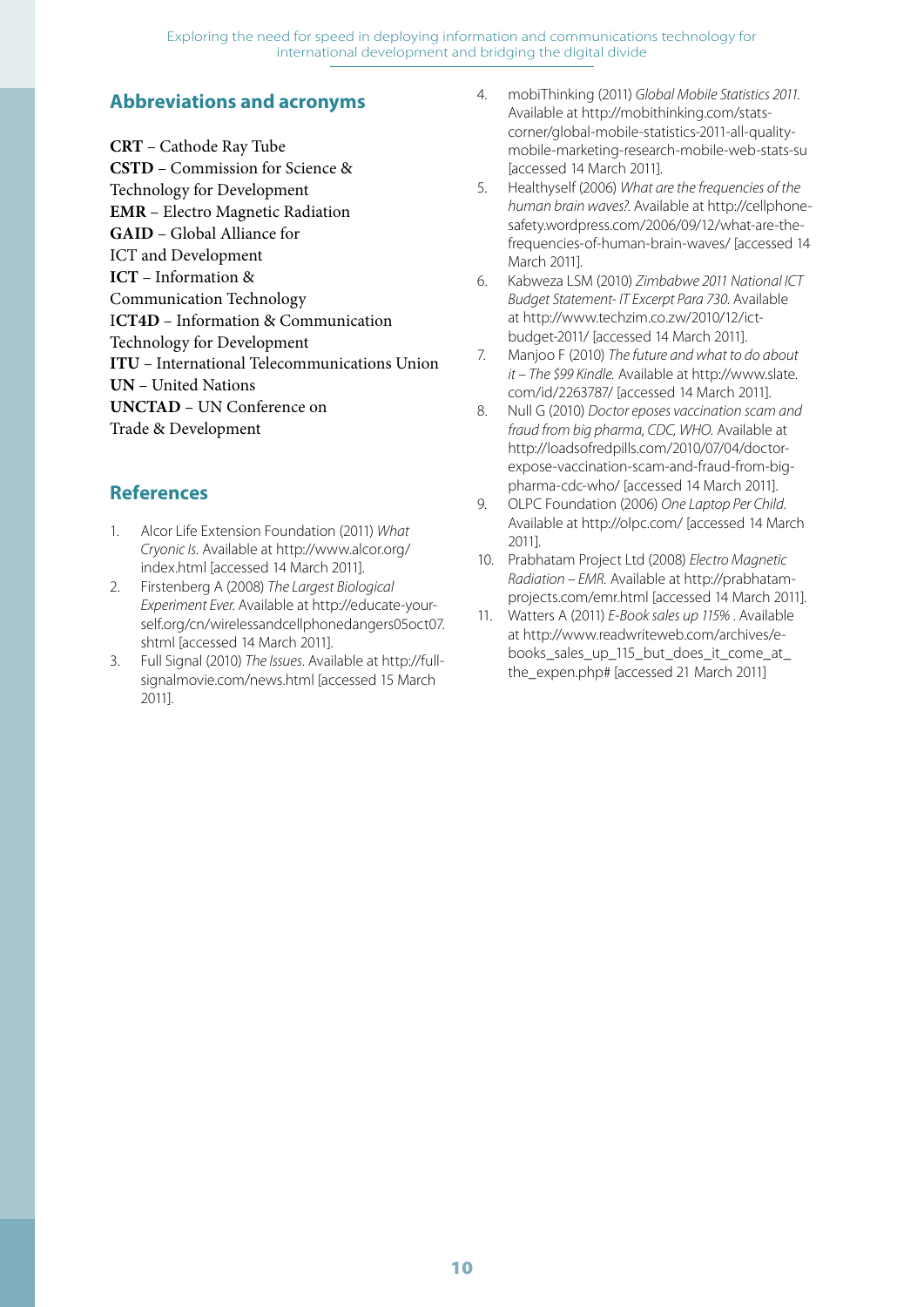## **Appendix 1: One Kindle per child**

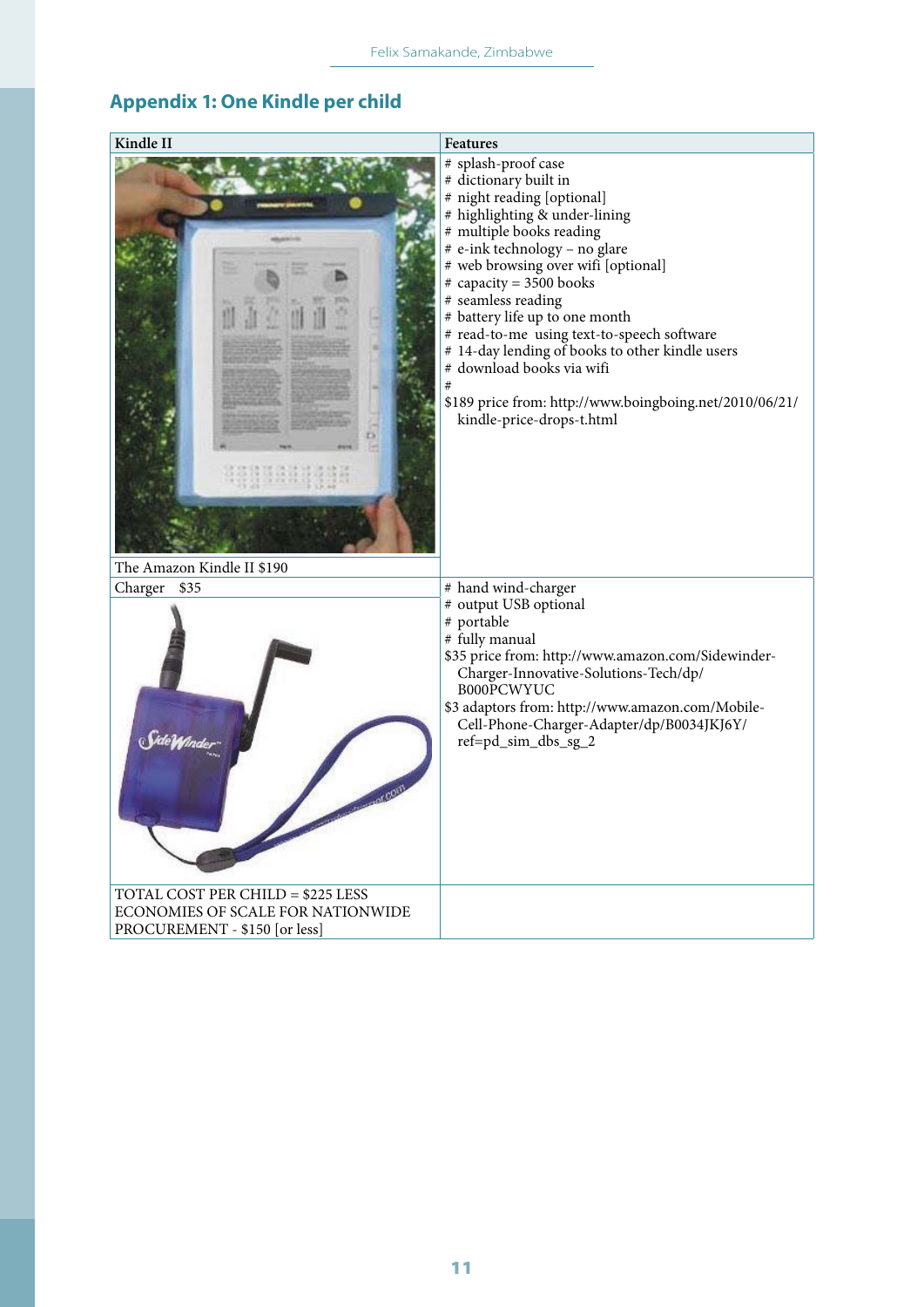## **Appendix 2: Computer lab outfit for schools**

| <b>DEVICE</b>                                      | <b>FEATURES</b>                                                                                                                                                                                                                                                                                                                                                                                                                              |  |  |  |
|----------------------------------------------------|----------------------------------------------------------------------------------------------------------------------------------------------------------------------------------------------------------------------------------------------------------------------------------------------------------------------------------------------------------------------------------------------------------------------------------------------|--|--|--|
| PC Desktop                                         |                                                                                                                                                                                                                                                                                                                                                                                                                                              |  |  |  |
|                                                    | * 6-core processor AMD Phenom II X6 1090T = $$200$<br>* CPU cooler = $$160$<br>* Motherboard ASUS M4A87TD = \$115<br>* RAM DDR3-1600/PC3-12800 12Gig = \$290<br>* HDD solid state drive 120Gig = \$230<br>* Dvd players $x 5 = $100$<br>* Power supply acrylic = $$40$<br>* multi-threading for simultaneous processing of multiple<br>programs<br>* overclocking<br>* 6-core processor at 3.2 GHz<br>* clear case for learning environments |  |  |  |
| Power Supply                                       |                                                                                                                                                                                                                                                                                                                                                                                                                                              |  |  |  |
| 12CM LED FAN                                       |                                                                                                                                                                                                                                                                                                                                                                                                                                              |  |  |  |
| Flat Screen Monitor                                |                                                                                                                                                                                                                                                                                                                                                                                                                                              |  |  |  |
|                                                    | * 19-inch = $$100$<br>* Accessories = \$50 [mouse, keyboard, usb, headphones, mic]<br>* low power consumption<br>* lower freight cost<br>* more user friendly<br>* greener                                                                                                                                                                                                                                                                   |  |  |  |
| Multimedia projector                               |                                                                                                                                                                                                                                                                                                                                                                                                                                              |  |  |  |
|                                                    | $$450 + $100$<br>multiple file format support<br>* interface options<br>$*100"$ screen<br>portable between classes<br>* battery operated                                                                                                                                                                                                                                                                                                     |  |  |  |
| Networking Devices                                 |                                                                                                                                                                                                                                                                                                                                                                                                                                              |  |  |  |
| 0 <sub>0</sub><br>L300                             | # L300 device kits @ \$215 each = \$7000 +<br># 30 flat screen monitors @ $$150 = $4500$<br># switch - \$100<br># Sharing untapped power of one PC with up to 33 virtual<br>desktops.<br># each user has keyboard, mouse, sound output,<br># USB access at each virtual terminal<br># 80 percent reduction of ewaste                                                                                                                         |  |  |  |
| L300 based computer lab for 30 users [with switch] | # short deployment and upgrade periods<br># single software license                                                                                                                                                                                                                                                                                                                                                                          |  |  |  |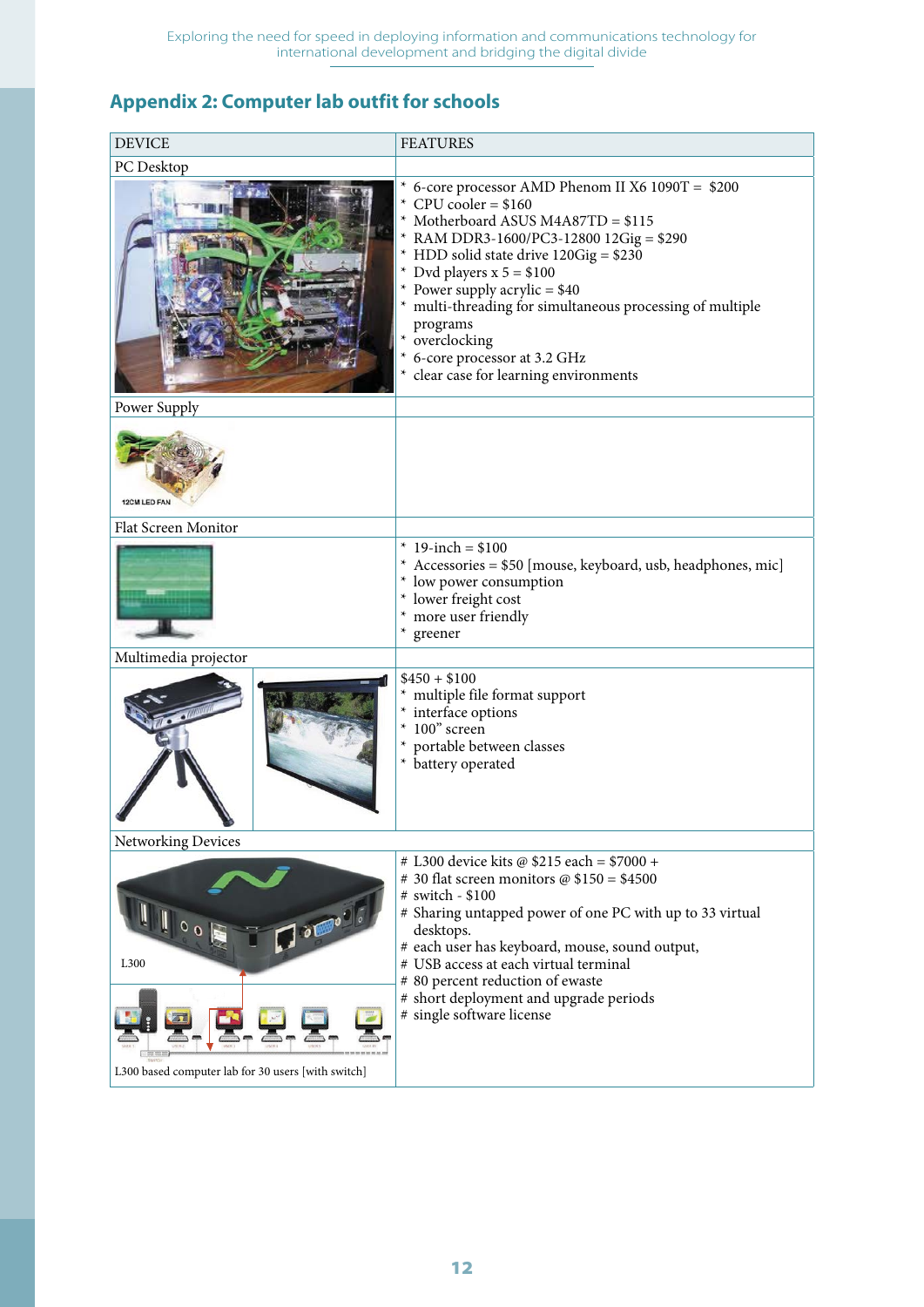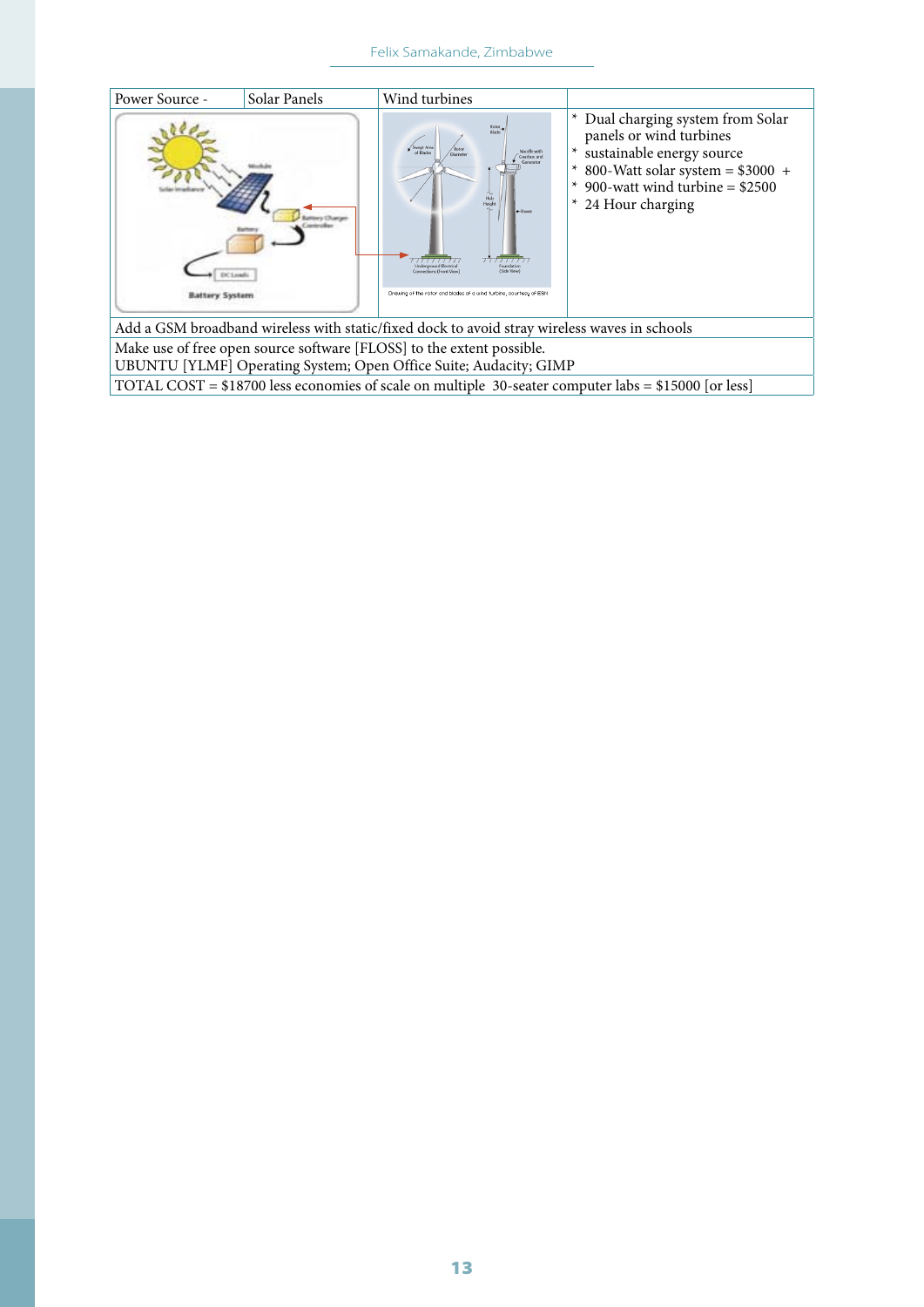## **Appendix 3: Questionnaire**

RESEACHER: FELIX SAMAKANDE RESEARCH TITLE: EXPLORING THE NEED FOR SPEED IN DEPLOYING INFORMATION & COMMUNICATIONS TECHNOLOGY FOR INTERNATIONAL DEVELOPMENT AND BRIDGING THE DIGITAL DIVIDE

The research is an effort to synchronise development intentions and sharpen strategies in deployment of ICTs in developing states. It is being conducted under the auspices of *DIPLO FOUNDATION* who are delivering capacity development programs to Africa-Carribean-Pacific (ACP) states in the area of study; *ICT POLICY & INTERNET GOVERNANCE*. This questionnaire is part of the; *RESEARCH IMPLEMENTATION PHASE* \* Please note that any information given will be used anonymously in the research outcome paper. \*\* Feel free to answer as many questions as you are comfortable with and you may "copy paste" or "drag-and-drop" the provided icons into the answer spaces:



- 1) Information & Communication Technologies (ICTs) are being heralded as enablers to speeding up achievement of Millenium Development Goals (MDGs). MDGs are noble development intentions that aim to eliminate poverty and alleviate effects of natural disasters among other things. Please indicate whether you;  $\sqrt{\sqrt{\sqrt{\mathbf{x}}}}$ 
	- **\_\_\_\_s** ubscribe to this approach and trend of thought
	- \_\_\_\_ do not agree
	- \_\_\_\_ other (specify)
- 2) The digital divide is one of the sore spots on ICT development between developed and developing states. In your view, should resources be channeled more towards:  $\sqrt{\sqrt{\mathbf{x}}\mathbf{x}}$ 
	- **\_\_\_\_** eliminating the digital divide
	- \_\_\_\_ reducing the digital divide or
	- \_\_\_\_ target critical areas of the divide like literate versus illiterate divide
	- <sub>\_\_\_\_</sub>\_ other (specify)
- 3) In deploying ICT projects, which approach would you say best suits developing states: **VVVVXXX** 
	- Top-down approach [government hierarchy first then technocrats and citizenry]
	- \_\_\_\_ Bottom-up approach [school children/teachers then public servants and technocrats]
	- \_\_\_\_ Horizontal approach [any accessible levels in society whether urban or rural areas
	- \_\_\_\_ other (specify)
- 4) If a government is to set an ICT Development threshold or minimum acceptable literacy level, which of the following guidelines would you recommend in helping refine the process;  $\sqrt{|\sqrt{|\sqrt{|\mathbf{x}|}}\mathbf{x}|\mathbf{x}|}$ 
	- review the thresholds before the start of every new budget cycle
	- \_\_\_\_ use brand new hardware/software as opposed to used ones
	- \_\_\_\_ accept technology that is still under trial or experimentation
- 5) Do you consider that donor agencies come to developing states with sufficiently defined exit strategies:  $\sqrt{\sqrt{\sqrt{\mathbf{x}}}}$

----

[a] Should any of the following be included in these exit strategies:

- **\_\_\_\_ local ownership of ICT development projects**
- **\_\_\_\_** point of failure of projects
- transfer of technology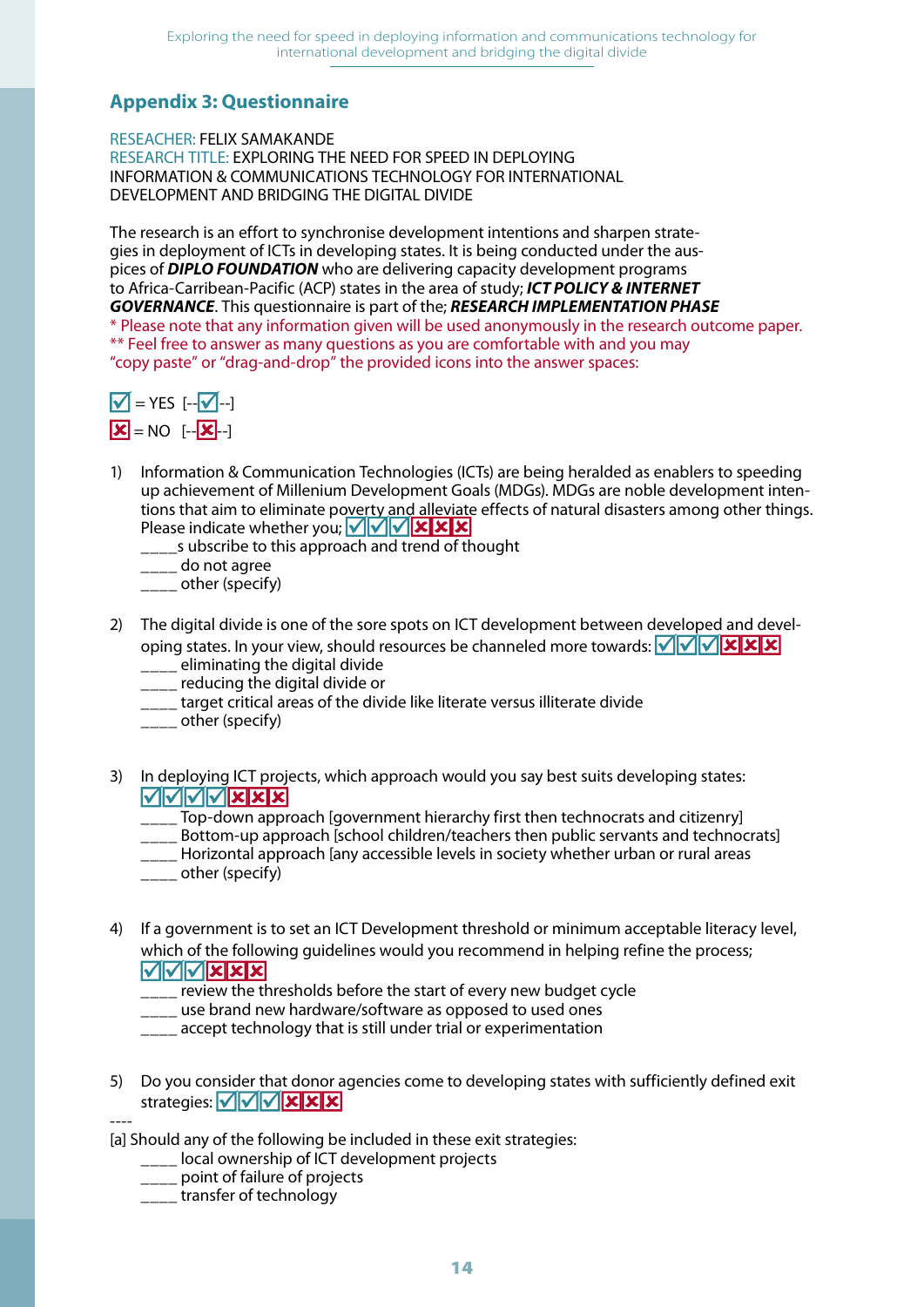- 6) The numbers of broadband mobile subscribers are increasing rapidly in developing countries. Do you envisage any of the following business models emerging when the bulk of mobile broadband business/profit is generated in developing states?  $\sqrt{\sqrt{\sqrt{\mathbf{x}}}}$ 
	- \_\_\_\_ developing states determining prices of technology
	- \_\_\_\_ manufacturing of technology localised in developing states.
	- \_\_\_\_ distribution of profits spreading more in favour of developing states.
	- \_\_\_\_ relocation of headquarters of ICT corporations to developing states
	- \_\_\_\_ others (specify)
- 7) Identify one or more areas of conflict from the list that exist between governments or politicians on one side and aid donors or development practitioners on the other?

MMMMXXX

- ---- trust issues with communication equipment
- ---- beaurocracy by public servants
- ---- insufficient knowledge of technology causing suspicion
- ---- agenda of practitioners that is not too well defined or
- ---- open ended programs
- ---- other (specify)
- 8) Are ICT think-tanks a common feature in the states that you have visited?  $\sqrt{\mathbf{x}}$ ----

[a] If yes give one positive effect of their presence..... [b] If no give one negative effect of their absence........

9) What negative effects of wireless technology are you aware of in the following areas?  $\sqrt{|\sqrt{|\sqrt{|\mathbf{X}|}}\mathbf{X}|}\mathbf{X}|}$ 

---- human health…

- ---- animal health…
- ---- environmental health…
- ---- others (specify)…
- 10) In bridging the digital divide, do you think developing states should;  $\sqrt{\sqrt{|\mathbf{X}| \mathbf{X}| \mathbf{X}}}$ 
	- ---- follow in the footsteps of developed states
	- ---- develop faster than developed states
	- ---- set their own development targets and manage the digital divide in critical areas only.
- 11) Which of the following is pausing greater danger to development intentions especially the transfer of common good from ICT to target communities? Rate the following in the range 4 – 0 where 4 is the greatest danger and 0 is no danger.  $\|\mathbf{v}\|\mathbf{v}\|\mathbf{x}$   $\|\mathbf{x}\|\mathbf{x}$ 
	- ---- Donor fatigue----
	- ---- Aid dependency----
	- ---- Eviction of development practitioners or NGOs from some states.----
	- ---- others (specify)----
- 12) Given the central role being played by ICTs in general and social networks in particular in recent political advocacy and regime change agenda in the Arab World and USA, what effects do you see this having. Rate the following on a scale of 1-6 where 1 is the most likely and 6 least likely: MVVXXX
	- ---- filtering of internet content by sitting governments especially social networks ----
	- ---- the infamous internet kill-switch by governments----
	- ---- a paradigm shift on ICT policy and internet governance----
	- ---- escalation of deep packet inspection technology on internet users----
	- ---- arrested development in these technologies ----
	- ---- any other [specify]…
- 13) Before you were computer literate what was your understanding of what is inside the CPU box of a computer?

----